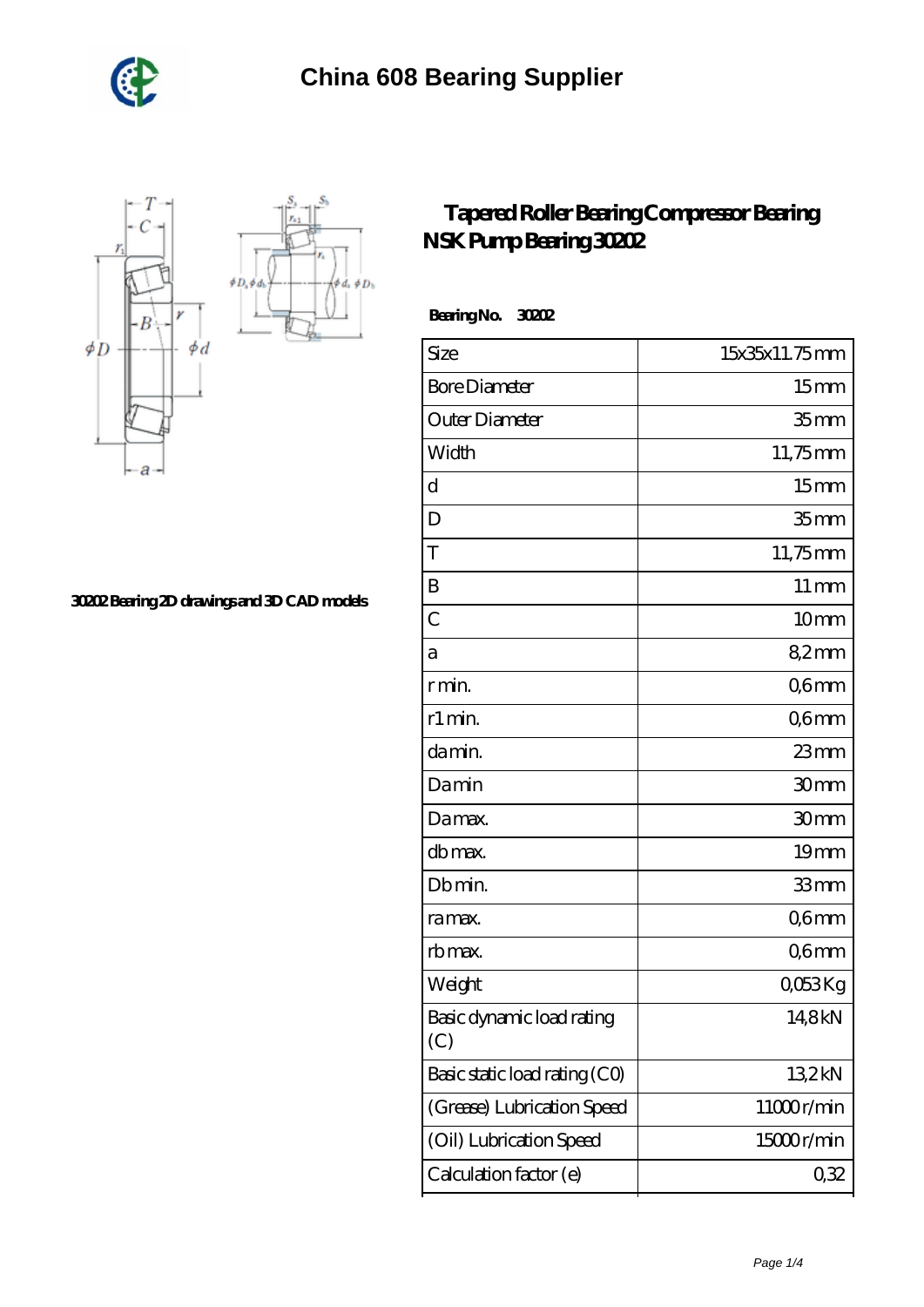

## **[China 608 Bearing Supplier](https://shantirecords.com)**

| <b>Tapered Roller Bearing</b><br>Category<br><b>Assemblies</b><br>Inventory<br>30<br>Manufacturer Name<br><b>NSK</b><br>N/A<br>Minimum Buy Quantity<br>005<br>Weight / Kilogram<br><b>BO4334</b><br>Product Group<br>Standard<br>Precision Class<br>Assembly<br>Component<br><b>Basic Number</b><br>30202<br>Number of Tapered Rows<br>Single Row<br>Inch - Metric<br>Metric<br>Other Features<br>Standard Angle   Pressed<br>Steel Cage<br>Assembly, Standard<br>Long Description<br>Precision; 15MM Bore;<br>35MM Outside Diameter;<br>11.75MM Assembly Width;<br>Single Row of Rollers<br><b>Tapered Roller Bearings</b><br>Category<br>Assembly<br>31171516<br><b>UNSPSC</b><br>Harmonized Tariff Code<br>8482.2000.00<br>Noun<br>Bearing<br>Keyword String<br>Tapered<br>Manufacturer URL<br>http://www.nskamericas.co<br>m<br>Manufacturer Item Number<br>30202<br>Q117<br>Weight/LBS<br>0.591 Inch   15 Millimeter<br>Bore<br>Outside Diameter<br>1.378 Inch   35 Millimeter<br>Assembly Width<br>0.463Inch   11.75<br>Millimeter<br>Flange Outside Diameter<br>OInch   OMillimeter | Calculation factor (YO) | 1 |
|--------------------------------------------------------------------------------------------------------------------------------------------------------------------------------------------------------------------------------------------------------------------------------------------------------------------------------------------------------------------------------------------------------------------------------------------------------------------------------------------------------------------------------------------------------------------------------------------------------------------------------------------------------------------------------------------------------------------------------------------------------------------------------------------------------------------------------------------------------------------------------------------------------------------------------------------------------------------------------------------------------------------------------------------------------------------------------------------|-------------------------|---|
|                                                                                                                                                                                                                                                                                                                                                                                                                                                                                                                                                                                                                                                                                                                                                                                                                                                                                                                                                                                                                                                                                            |                         |   |
|                                                                                                                                                                                                                                                                                                                                                                                                                                                                                                                                                                                                                                                                                                                                                                                                                                                                                                                                                                                                                                                                                            |                         |   |
|                                                                                                                                                                                                                                                                                                                                                                                                                                                                                                                                                                                                                                                                                                                                                                                                                                                                                                                                                                                                                                                                                            |                         |   |
|                                                                                                                                                                                                                                                                                                                                                                                                                                                                                                                                                                                                                                                                                                                                                                                                                                                                                                                                                                                                                                                                                            |                         |   |
|                                                                                                                                                                                                                                                                                                                                                                                                                                                                                                                                                                                                                                                                                                                                                                                                                                                                                                                                                                                                                                                                                            |                         |   |
|                                                                                                                                                                                                                                                                                                                                                                                                                                                                                                                                                                                                                                                                                                                                                                                                                                                                                                                                                                                                                                                                                            |                         |   |
|                                                                                                                                                                                                                                                                                                                                                                                                                                                                                                                                                                                                                                                                                                                                                                                                                                                                                                                                                                                                                                                                                            |                         |   |
|                                                                                                                                                                                                                                                                                                                                                                                                                                                                                                                                                                                                                                                                                                                                                                                                                                                                                                                                                                                                                                                                                            |                         |   |
|                                                                                                                                                                                                                                                                                                                                                                                                                                                                                                                                                                                                                                                                                                                                                                                                                                                                                                                                                                                                                                                                                            |                         |   |
|                                                                                                                                                                                                                                                                                                                                                                                                                                                                                                                                                                                                                                                                                                                                                                                                                                                                                                                                                                                                                                                                                            |                         |   |
|                                                                                                                                                                                                                                                                                                                                                                                                                                                                                                                                                                                                                                                                                                                                                                                                                                                                                                                                                                                                                                                                                            |                         |   |
|                                                                                                                                                                                                                                                                                                                                                                                                                                                                                                                                                                                                                                                                                                                                                                                                                                                                                                                                                                                                                                                                                            |                         |   |
|                                                                                                                                                                                                                                                                                                                                                                                                                                                                                                                                                                                                                                                                                                                                                                                                                                                                                                                                                                                                                                                                                            |                         |   |
|                                                                                                                                                                                                                                                                                                                                                                                                                                                                                                                                                                                                                                                                                                                                                                                                                                                                                                                                                                                                                                                                                            |                         |   |
|                                                                                                                                                                                                                                                                                                                                                                                                                                                                                                                                                                                                                                                                                                                                                                                                                                                                                                                                                                                                                                                                                            |                         |   |
|                                                                                                                                                                                                                                                                                                                                                                                                                                                                                                                                                                                                                                                                                                                                                                                                                                                                                                                                                                                                                                                                                            |                         |   |
|                                                                                                                                                                                                                                                                                                                                                                                                                                                                                                                                                                                                                                                                                                                                                                                                                                                                                                                                                                                                                                                                                            |                         |   |
|                                                                                                                                                                                                                                                                                                                                                                                                                                                                                                                                                                                                                                                                                                                                                                                                                                                                                                                                                                                                                                                                                            |                         |   |
|                                                                                                                                                                                                                                                                                                                                                                                                                                                                                                                                                                                                                                                                                                                                                                                                                                                                                                                                                                                                                                                                                            |                         |   |
|                                                                                                                                                                                                                                                                                                                                                                                                                                                                                                                                                                                                                                                                                                                                                                                                                                                                                                                                                                                                                                                                                            |                         |   |
|                                                                                                                                                                                                                                                                                                                                                                                                                                                                                                                                                                                                                                                                                                                                                                                                                                                                                                                                                                                                                                                                                            |                         |   |
|                                                                                                                                                                                                                                                                                                                                                                                                                                                                                                                                                                                                                                                                                                                                                                                                                                                                                                                                                                                                                                                                                            |                         |   |
|                                                                                                                                                                                                                                                                                                                                                                                                                                                                                                                                                                                                                                                                                                                                                                                                                                                                                                                                                                                                                                                                                            |                         |   |
|                                                                                                                                                                                                                                                                                                                                                                                                                                                                                                                                                                                                                                                                                                                                                                                                                                                                                                                                                                                                                                                                                            |                         |   |
|                                                                                                                                                                                                                                                                                                                                                                                                                                                                                                                                                                                                                                                                                                                                                                                                                                                                                                                                                                                                                                                                                            |                         |   |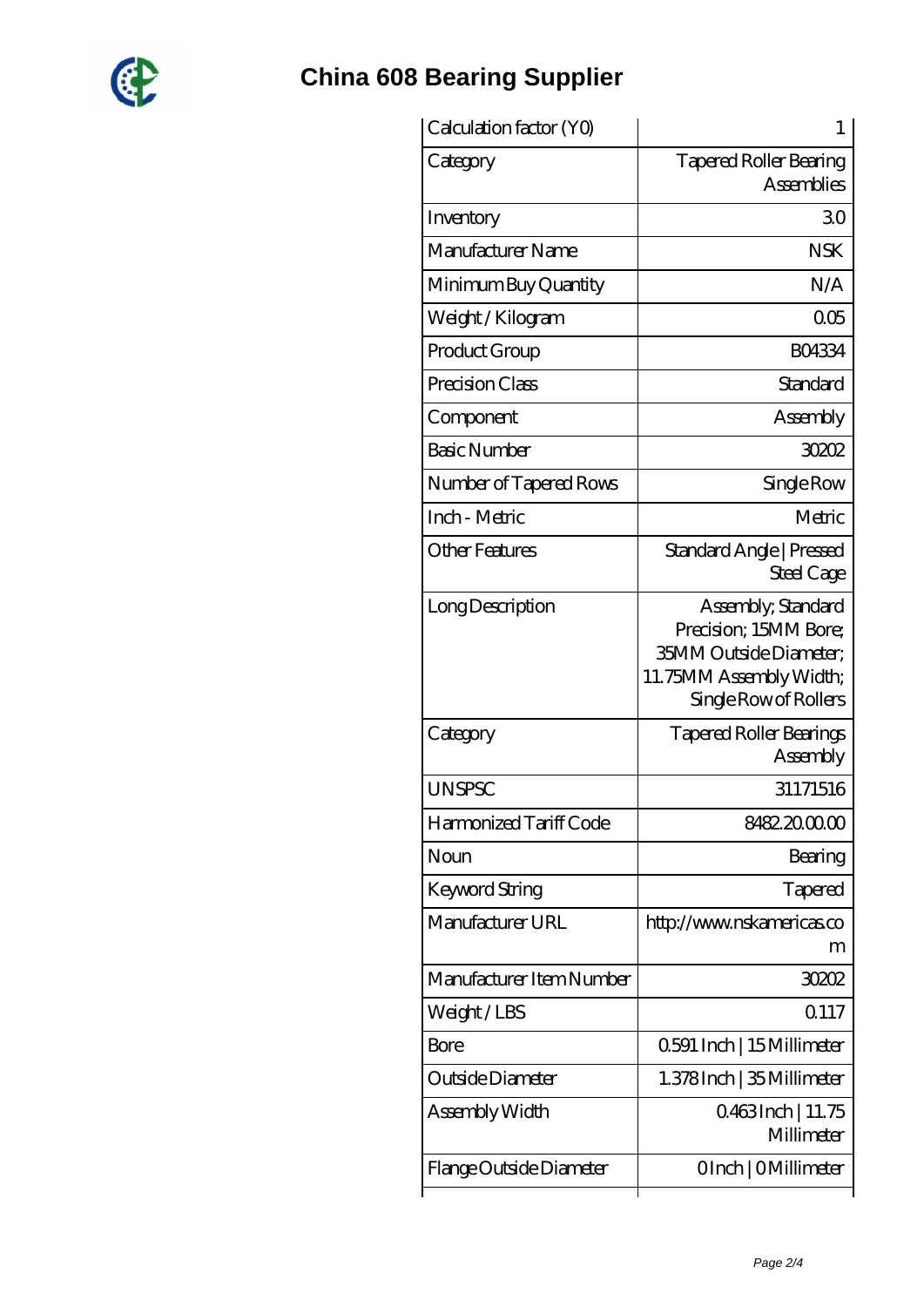

## **[China 608 Bearing Supplier](https://shantirecords.com)**

| bore diameter:         | 15 <sub>mm</sub>   |
|------------------------|--------------------|
| dynamic load capacity: | 1510kgf            |
| cup width:             | $11 \,\mathrm{mm}$ |
| static load capacity.  | 1350kgf            |
| assembly type:         | Cone & Cup         |
| finish/coating         | Uncoated           |
| outside diameter:      | $42 \text{mm}$     |
| maximum rpm:           | 11000RPM, 15000RPM |
| cone width:            | 13mm               |
| series:                | <b>HR</b>          |
| closure type:          | Open               |
| flange type:           | Non-Flanged Cup    |
| cage material:         | Steel              |
| standards met:         | ISO 355            |
| LangID                 | L                  |
| outer r                | 06                 |
| D                      | 35                 |
| TC-BET22               | 0                  |
| TC-BET21               | $\overline{4}$     |
| TC-BET23               | ∩                  |
| inner r                | 06                 |
| mass                   | 0053               |
| GRS rpm                | 11000              |
| $D_{-}b$               | 33                 |
| Cr                     | 1510               |
| TC-RA                  | 76055              |
| DE                     | 30.126             |
| T-ALP23                | 0                  |
| db                     | 19                 |
| T-ALP22                | 0                  |
| Prod_Type3             | TRBSR_MD_A         |
| da                     | 23                 |
|                        |                    |